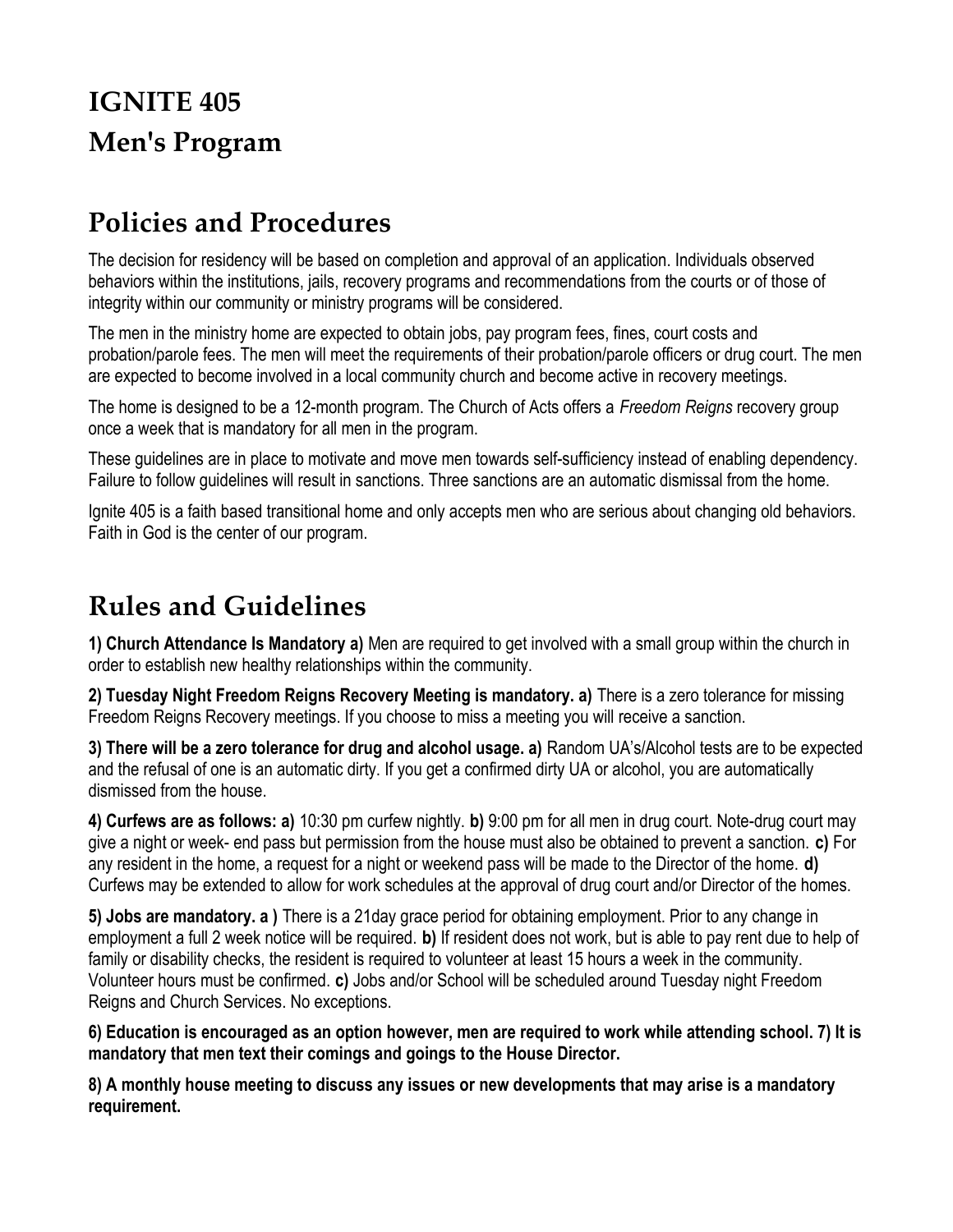**9) Everyone is responsible for keeping the home clean and the yard mowed.** 

**10) Sharing or not sharing groceries must be clearly communicated to the other men in the home. 11) The cost of residing in the house is \$100.00 a week. This covers program fee, and any utilities. a)** Payments for program fee can be made weekly, bi weekly, or monthly.

**b)** If resident fails to take responsibility for their financial obligations by the 2nd month of residing at the home, then the resident will be asked to meet with the Director to discuss the reasons for the lack of responsibility.

**12) The resident will be encouraged to put 20.00 a month into a savings account. a)** After six months, income will be re-evaluated for possible increase to savings account.

**13) Visitation with children is highly encouraged. Guidelines for children visiting are as follows: a)**  Resident must submit a written request for approval at least (7) seven days in advance from the acting House Manager for children visiting the home. **b)** No overnight visits with children will be given. **c)** Children can visit their dad (4) four hours per week. During school year curfew is set at 7 pm for dad/child visits. No excuses. **d)** Children are the responsibility of the parent they are visiting, and cannot be left in the care of another resident!!

**14) Failure to comply with drug court requirements will result in immediate dismissal of the home. a)**  Disrespecting the program regulations that are keeping you out of prison is unacceptable and will not be tolerated.

**15) Relationships are not allowed while living in the home. a)** Only if a man is legally married and the courts deem it helpful for the relationship will couples be allowed to have contact. Couples will be required by Ignite 405 to be in couples counseling. **b)** No wives will be able to enter or spend the night on property.

**16) If relationships in the home appear to be unhealthy then the friendships will become limited between individuals. a)** This home is designed to help each man individually get his life in order.

**17) First 30 days, every resident will be placed on restrictions. a)** Restrictions will include no phone or computer usage except for seeking employment, and until employment is found. **b)** While on restriction, you are not to leave the house unless accompanied by an accountability partner.

## **Standard of Conduct**

The Standard of conduct expected from each resident is to respect the home, the other residents in home, and the neighbors in the neighborhood surrounding the home.

*Genei 1:26 "ten God said, "Let us make mankind in or imag, in or likenes... Genei 1:27 So God created mankind in hi ow imag, in t imag of God he created tem;* 

**1) We are created in His image, so very simply put that is what we strive to look and act like! 2) We are to be courteous to others.** 

**3) You are responsible for keeping your areas clean after use in the common areas, as well as your bedroom. Beds are to be kept made up neatly.** 

**4) Television, music, and conversations are to be kept at a reasonable volume. a)** If your bunkie is in bed, be courteous with noise as well as with lights.

**5**) **Cell Phone Privileges a)** Excessive use of the cell phone is discouraged. It is encouraged for residents to remain present in social situations instead of constant engaging on social media, texting and excessive phone calls. Cells phone are to be used as tools and not sources of escapism.

#### **6) No meddling in other residents, business or belongings.**

**7) No stealing. a)** Honesty is expected. **b)** Lying/withholding information will be sanctioned.